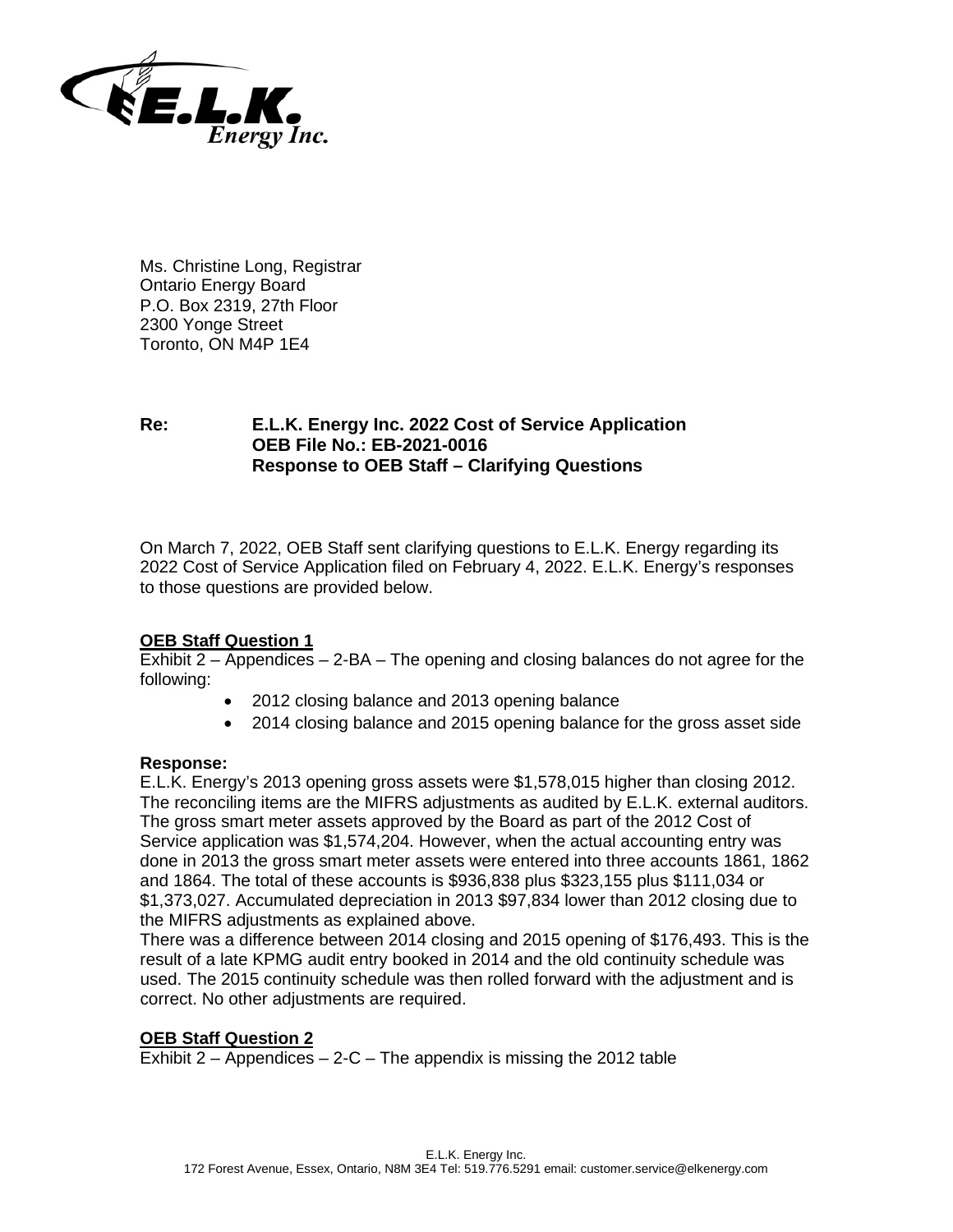

#### **Response:**

A new 2012 table has been added to Appendix C in the Ch 2. Appendices filed with responses to clarifying questions.

### **OEB Staff Question 3**

 $\overline{\text{Exhibit 2}} - \text{Appendices} - 2\text{-JC} - \text{Some of the total balances do not match the total}$ balances in Appendices 2-JA and 2-JB.

### **Response:**

In Appendix 2-JC, the 2016 balance for the Regulatory Reporting and Assessments program was missing LEAP. This has been corrected in the Ch. 2 Appendices filed with responses to the clarifying questions. LEAP in 2016 is the only discrepancy between 2- JA, 2-JB and 2-JC, aside from a few other balances differing by \$1 to \$2 due to rounding.

### **OEB Staff Question 4**

Exhibit 2 – Appendices – 2-ZB – The OER credit percentage needs to be updated

### **Response:**

E.L.K. Energy has updated the OER to 17% in the Ch. 2 Appendices filed with responses to clarifying questions. This update increases the Cost of Power by \$285,258, which has a revenue requirement impact of \$1,090.11. Since the increase is not material, E.L.K. Energy is not updating the revenue requirement, cost allocation, PILs, and rate design models at this time. E.L.K. Energy confirms it will incorporate the updated OER into its updated models during the interrogatory phase.

### **OEB Staff Question 5**

Exhibit 8 – Fixed Variable Split – Table 8-3 indicates a historic fixed/variable split that is consistent with the proposed fixed/variable split. However, the text that follows indicates changes to GS < 50 kW, GS > 50 kW, and the Embedded Distributor. Also, the embedded distributor currently has a variable charge, but Table 8-3 indicates all the class revenue comes from the fixed charge at current rates.

### **Response:**

Table 8-3 erroneously provides proposed fixed/variable splits. It should present current fixed/variable splits, consistent with the text that follows Table 8-3. The correct Table 8-3 is provided below.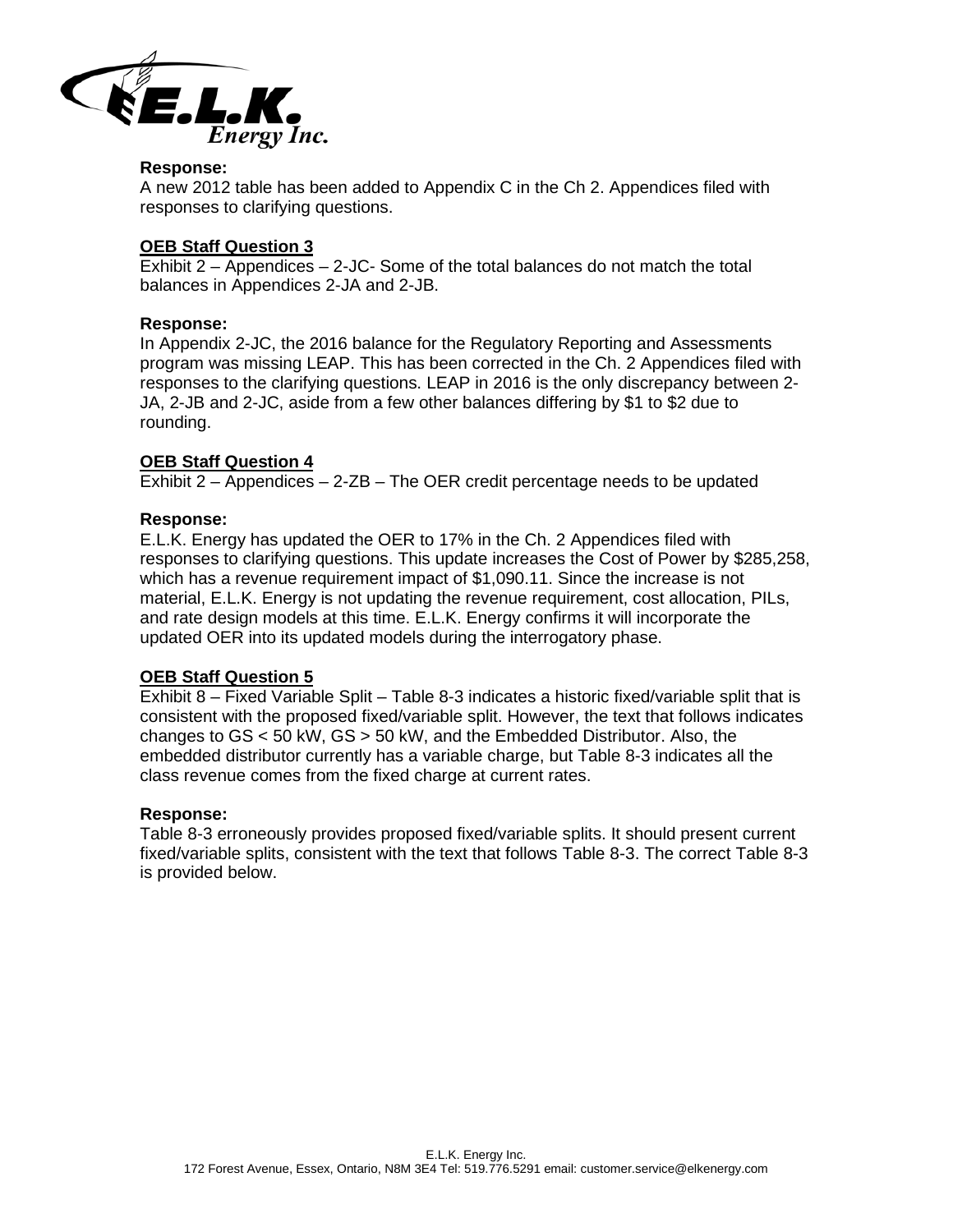

| <b>Rate Class</b>                  | 2022 Fixed<br><b>Base Revenue</b><br>with 2021<br><b>Approved</b><br><b>Rates</b> | 2022 Variable<br><b>Base Revenue</b><br>with 2021<br><b>Approved</b><br><b>Rates</b> | 2022 Total<br><b>Base Revenue</b><br>with 2021<br><b>Approved</b><br><b>Rates</b> | <b>Fixed</b><br>Revenue<br><b>Proportion</b> | Variable<br><b>Revenue</b><br><b>Proportion</b> |
|------------------------------------|-----------------------------------------------------------------------------------|--------------------------------------------------------------------------------------|-----------------------------------------------------------------------------------|----------------------------------------------|-------------------------------------------------|
| Residential                        | \$2,516,821                                                                       | \$-                                                                                  | \$2,516,821                                                                       | 100.00%                                      |                                                 |
| $GS$ <50 kW                        | \$248,646                                                                         | \$143,815                                                                            | \$392,461                                                                         | 63.36%                                       | 36.64%                                          |
| GS 50 to 4,999 kW                  | \$229,011                                                                         | \$309,542                                                                            | \$538,554                                                                         | 42.52%                                       | 57.48%                                          |
| <b>Street Lighting</b>             | \$45,847                                                                          | \$45,253                                                                             | \$91,099                                                                          | 50.33%                                       | 49.67%                                          |
| <b>Unmetered Scattered</b><br>Load | \$2,573                                                                           | \$472                                                                                | \$3,044                                                                           | 84.51%                                       | 15.49%                                          |
| Sentinel Lighting                  | \$667                                                                             | \$2,297                                                                              | \$2,964                                                                           | 22.50%                                       | 77.50%                                          |
| <b>Embedded Distributor</b>        | \$139,129                                                                         | \$39,912                                                                             | \$179,041                                                                         | 77.71%                                       | 22.29%                                          |
| <b>Total</b>                       | \$3,182,694                                                                       | \$541,290                                                                            | \$3,723,985                                                                       |                                              |                                                 |

# **Table CQ-1 Revised Table 8-3 Current Fixed Variable Split**

# **OEB Staff Question 6**

Exhibit 8 – Low Voltage Costs – Please provide support for the 2020 low voltage expense and historical low voltage expense, if available.

## **Response:**

Low voltage monthly billed demands and LV charges are summarized below.

|       | 2018    |                   | 2019    |                   | 2020    |                   |
|-------|---------|-------------------|---------|-------------------|---------|-------------------|
|       | kW      | <b>LV Charges</b> | kW      | <b>LV Charges</b> | kW      | <b>LV Charges</b> |
| Jan   | 43,508  | \$52,784          | 46,487  | \$56,422          | 40,071  | \$59,554          |
| Feb   | 39,308  | \$47,706          | 40,768  | \$49,492          | 39,188  | \$58,345          |
| Mar   | 37,055  | \$45,042          | 40,193  | \$48,806          | 36,372  | \$54,024          |
| Apr   | 35,531  | \$43,174          | 35,329  | \$42,941          | 34,283  | \$50,766          |
| May   | 52,582  | \$63,952          | 36,730  | \$44,681          | 49,323  | \$73,031          |
| Jun   | 60,762  | \$73,657          | 50,561  | \$61,517          | 55,488  | \$82,072          |
| Jul   | 60,000  | \$72,790          | 58,982  | \$85,266          | 60,761  | \$90,264          |
| Aug   | 57,130  | \$69,321          | 56,405  | \$81,392          | 59,870  | \$88,702          |
| Sept  | 59,698  | \$72,391          | 50,771  | \$73,361          | 53,405  | \$79,097          |
| Oct   | 44,271  | \$53,828          | 49,242  | \$71,035          | 31,600  | \$47,114          |
| Nov   | 39,355  | \$47,928          | 42,893  | \$62,040          | 36,322  | \$54,193          |
| Dec   | 40,044  | \$48,635          | 38,377  | \$55,485          | 39,679  | \$59,069          |
| Total | 569,244 | \$691,207         | 546,737 | \$732,438         | 536,361 | \$796,230         |

## **Table CQ-2 Historic Low Voltage Charges**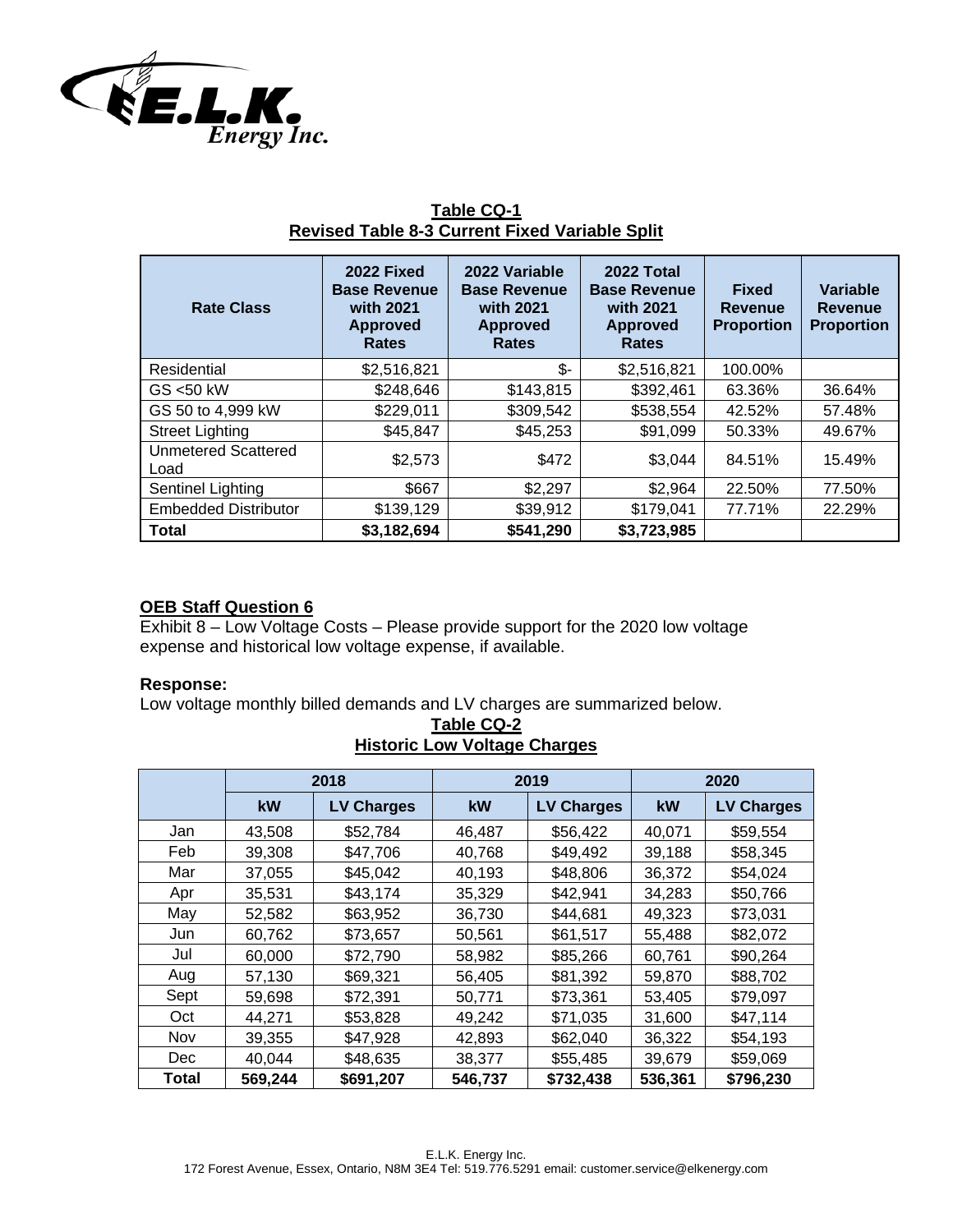

## **OEB Staff Question 7**

The GA workform used by E.L.K. Energy is not the most recent version. The Applicant should use the most recent GA workform. Please update the GA form to the most recent version.

### **Response:**

An updated GA Analysis workform has been filed.

## **OEB Staff Question 8**

The Group 1 account balances in Table 9-1 – December 31, 2020, Audited Balances – DVAs do not match the values included in the DVA Continuity Schedule. The biggest differences pertain to accounts 1588 RSVA Power and 1589 RSVA-Global Adjustment. (Ref. 1: Exhibit 9, Tab 2, Page 4.)

### **Response:**

The DVA Continuity Schedule includes balances for accounts 1588 RSVA Power and 1589 RSVA-Global Adjustment up to the end of 2015 as balances related to 2016 onward are not being requested at this time. The filed version of Table 9-1 included 1588 and 1589 amounts that are not being disposed of as part of this proceeding.

The revised version of Table 9-1 below excludes balances after 2015 and interest on those balances for accounts 1588 and 1589. Additionally, the balance for LRAMVA erroneously included interest in 2021. This interest has been removed from account 1568.

| <b>Account Description</b>                                                 |      | <b>Total Principal</b><br>& Interest | 2.1.7 RRR Balances<br>(Dec 31, 2020) | Variance       |
|----------------------------------------------------------------------------|------|--------------------------------------|--------------------------------------|----------------|
| <b>Group 1 Accounts:</b>                                                   |      |                                      |                                      |                |
| LV Variance Account                                                        | 1550 | \$943,007.75                         | \$945,407.82                         | 2,400.07       |
| Smart Metering Entity Charge Variance Account                              | 1551 | 1,113.00                             | 1,021.53                             | (91.47)        |
| RSVA - Wholesale Market Service Charge                                     | 1580 | (217, 542.00)                        | (266, 551.94)                        | (49,009.94)    |
| Variance WMS - Sub-account CBR Class A                                     | 1580 | 468.00                               | 0                                    | (468.00)       |
| Variance WMS - Sub-account CBR Class B                                     | 1580 | (39, 243.00)                         | 0                                    | 39,243.00      |
| RSVA - Retail Transmission Network Charge                                  | 1584 | (267, 815.13)                        | (266,086.56)                         | 1,728.57       |
| RSVA - Retail Transmission Connection Charge                               | 1586 | 476,607.40                           | 475,168.16                           | (1,439.24)     |
| RSVA - Power (excluding Global Adjustment)                                 | 1588 | (996, 477.06)                        | (4,831,378.85)                       | (3,834,901.79) |
| RSVA - Global Adjustment                                                   | 1589 | 353,054.20                           | 1,379,679.97                         | 1,026,625.77   |
| Disposition and Recovery/Refund of Regulatory Balances (2009)7             | 1595 | <sup>0</sup>                         | 0                                    | <sup>0</sup>   |
| Disposition and Recovery/Refund of Regulatory Balances (2015 and pre-2015) | 1595 | 928,586.00                           | 0                                    | (928, 586.00)  |
| Disposition and Recovery/Refund of Regulatory Balances (2016)              | 1595 | (142, 129.00)                        | 0                                    | 142,129.00     |
| Disposition and Recovery/Refund of Regulatory Balances (2017)              | 1595 | (336,538.00)                         | 0                                    | 336,538.00     |

## **Table CQ-3 Revised Table 9-1 December 31, 2020, Audited Balances - DVAs**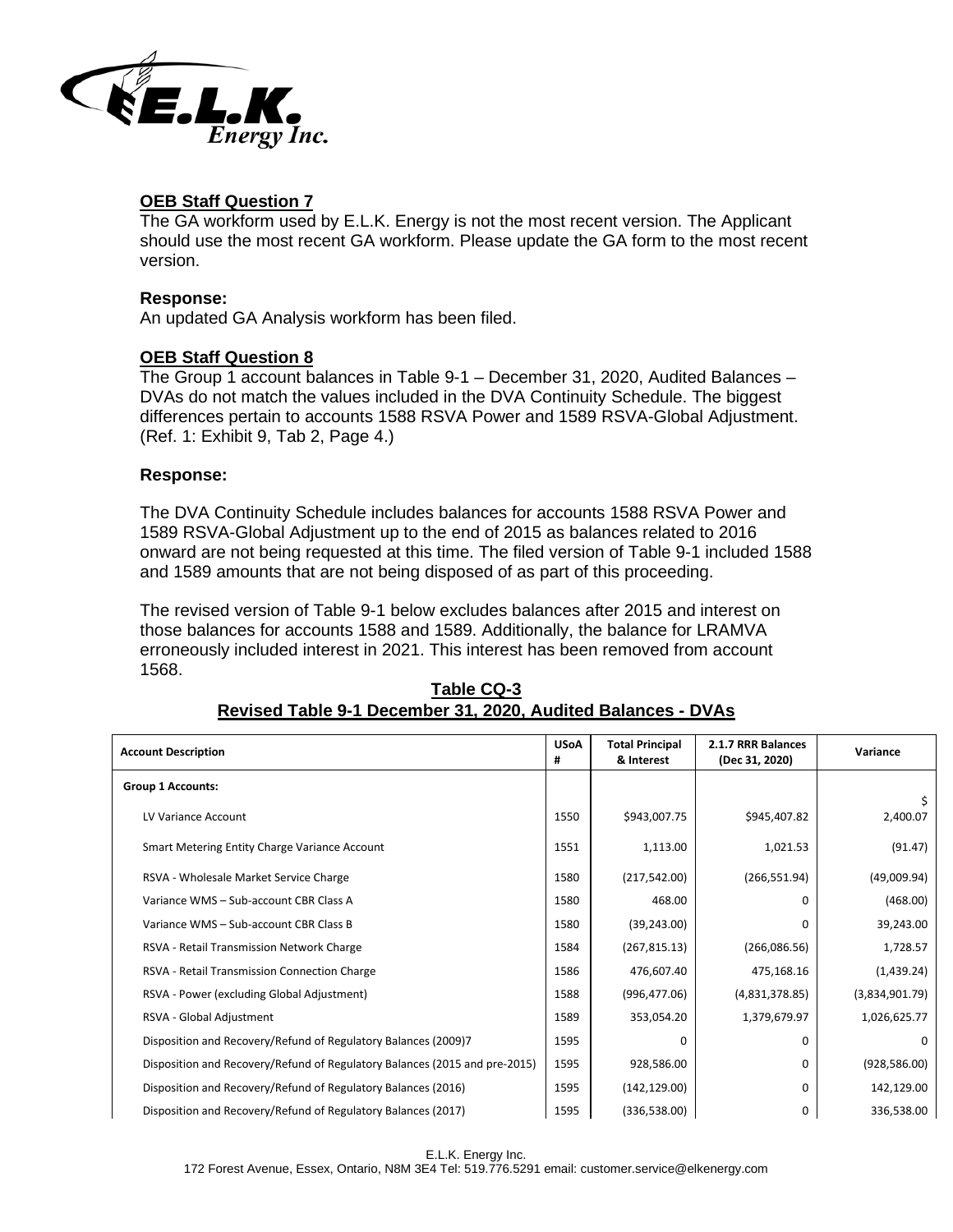

| Disposition and Recovery/Refund of Regulatory Balances (2018) | 1595 | 97,941.00     | 440,940.36         | 342,999.36       |
|---------------------------------------------------------------|------|---------------|--------------------|------------------|
| Disposition and Recovery/Refund of Regulatory Balances (2019) | 1595 | 0             |                    | 0                |
| Disposition and Recovery/Refund of Regulatory Balances (2020) | 1595 | 0             | 0                  | 0                |
| Disposition and Recovery/Refund of Regulatory Balances (2021) | 1595 | 0             | 0                  | 0                |
| <b>Subtotal - Group 1 Accounts</b>                            |      | \$801,033.16  | \$(2, 121, 799.51) | \$(2,922,832.67) |
| <b>Group 2 Accounts:</b>                                      |      |               |                    |                  |
| <b>Deferred IFRS Transition Costs</b>                         | 1508 | \$21,776.00   | \$(29,376.00)      | \$ (51, 152.00)  |
| <b>OEB Cost Assessments</b>                                   | 1508 | 0             |                    | 0                |
| Pension contributions                                         | 1508 | 0             |                    | 0                |
| Late Payment Penalty                                          | 1508 | O             |                    | $\Omega$         |
| Gain on disposition                                           | 1508 | (53,988.00)   |                    | 53,988.00        |
| Retail Cost Variance Account - Retail                         | 1518 | (11,821.00)   | (11,840.00)        | (19.00)          |
| Misc. Deferred Debits                                         | 1525 | (74.00)       | (74.00)            | 0                |
| Retail Cost Variance Account - STR                            | 1548 | (794.00)      | (793.00)           | 1.00             |
| <b>Subtotal - Group 2 Accounts</b>                            |      | \$(44,901.00) | \$(42,083.00)      | \$2,818.00       |
| <b>Other Accounts</b>                                         |      |               |                    |                  |
| LRAMVA                                                        | 1568 | \$120,850.03  | \$0                | \$(120, 850)     |
| Renewable Generation Connection Capital Deferral Account      | 1531 | \$176,493.00  | \$176,493.00       | \$0              |
| IFRS-CGAAP Transition PP&E Amounts Balance + Return Component | 1575 | $\Omega$      | 21,601.00          | 21,601.00        |
| Accounting Changes Under CGAAP Balance + Return Component     | 1576 | 17,985.00     | 17,984.00          | (1.00)           |
| <b>Subtotal Other Accounts</b>                                |      | \$194,478.00  | \$216,078.00       | \$ (99, 250)     |
| <b>Total</b>                                                  |      | \$950,610.16  | \$(1,947,804.51)   | \$(3,019,264.70) |

# **OEB Staff Question 9**

The total assets and accumulated depreciation balances in Table 2-13 – Gross Asset Breakdown by Function do not match with the total included in the Appendix 2-BA Fixed asset continuity schedule for the years 2016-2022. (Ref. 1: Exhibit 2, Tab 2, Page 14, Ref.2: Chapter 2 appendices, Appendix 2-BA)

### **Response:**

Table 2-13 provides only total gross asset values. E.L.K. Energy confirms that Total values provided in Table 2-13 are equal to the average of the opening and closing Gross Asset balances in App. 2-BA for each year from 2016 to 2022.

### **OEB Staff Question 10**

Question 10 has been withdrawn by OEB Staff.

We hope that the answers provided can provide clarity to the OEB with respect to the questions posed by OEB Staff and help facilitate this proceeding.